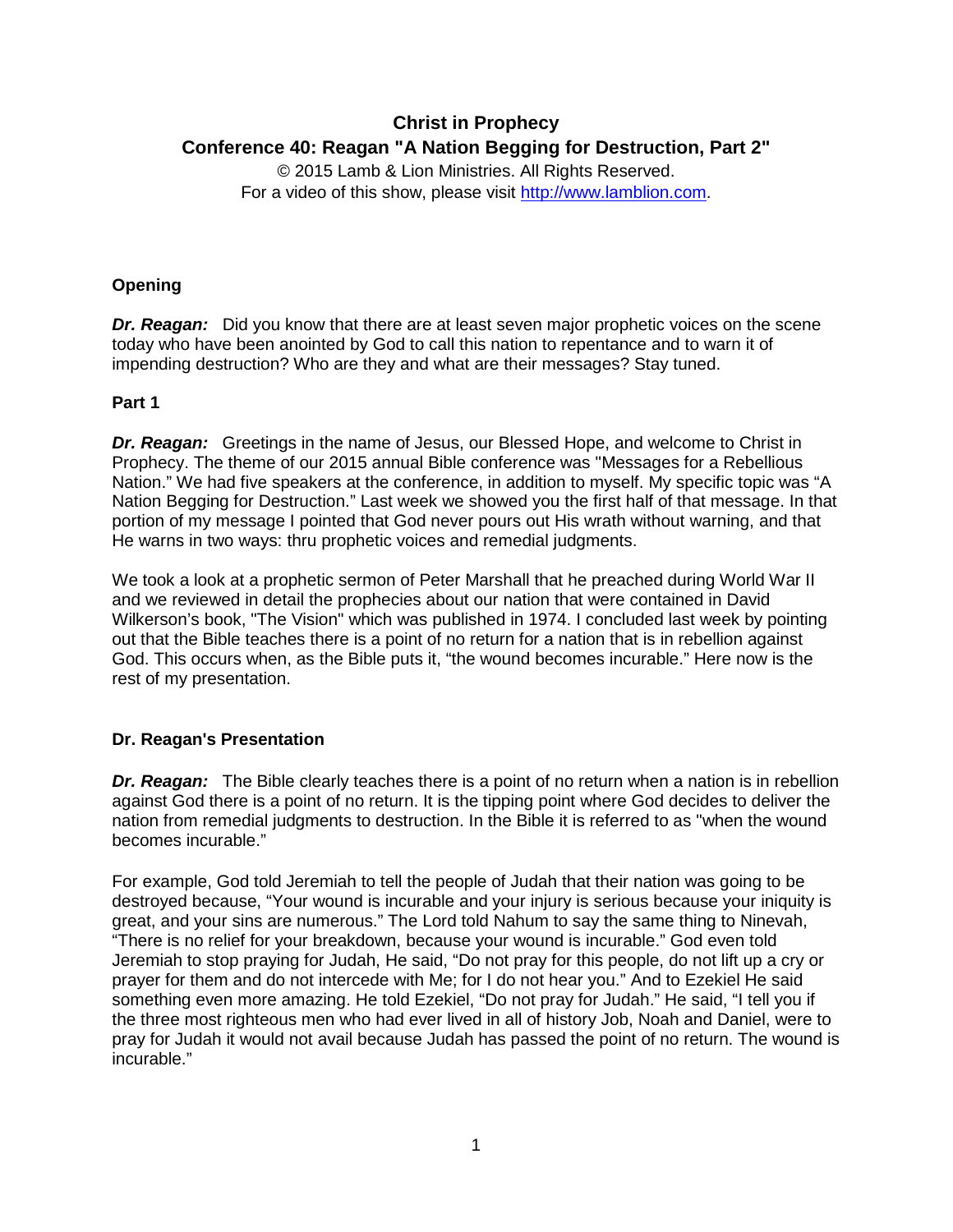Today, 40 years after the publication of "The Vision," God is raising up new prophetic voices all over America today to warn of our impending destruction. Let me identify some of these for you.

The first I would mention is this man, Albert Mohler, who is the President of the Southern Baptist Theological Seminary in Louisville, Kentucky. He has such powerful writings about our nation, let me just give you one quote. He wrote, "We are witnesses to one of the most comprehensive and fast-paced moral revolutions ever experienced by humanity. The velocity and breadth of this revolution are breath-taking, and the consequences are yet incalculable. This society is dismantling the very structures that have allowed for the enjoyment and preservation of human liberty and respect for life. We are engaged in a head-long effort to replace the convictions that gave birth to democracy and ordered liberty. We are replacing them with a new set of convictions that will lead to the emergence of a very different culture, society and civilization. We cannot pretend this is not happening. We cannot delude ourselves into believing that it will not matter. The word for the process that is driving the shift of worldview in the West is secularization which the Russian prophet, Alexander Solzhenitsyn, explained with four simple words, 'Men have forgotten God.'"

Another prophetic voice is Jonathan Cahn, the Messianic Rabbi in New Jersey. In his sermon to the Presidential Inauguration Breakfast in 2013, which Obama skipped, he had this to say, "The city on a hill has grown dark. Its lamp has grown dim. Its glory is fading. God is not mocked. No nation can war against the very source of its blessings and expect those blessings to remain. And as it was with ancient Israel, the city on the hill now stands under the shadow of judgment."

A third prophetic voice was the one who spoke to us last night, Robert Jeffress, the pastor of First Baptist Church in Dallas. He has written a powerful indictment of the United States titled, "Twilight's Last Gleaming." In it he said, "Over the last 50 years our Supreme Court has made four explosive decisions that have so weakened the moral and spiritual structure and foundation of our country that our inevitable collapse is certain. Right now we're simply living between that time of the explosions that have weakened our basic foundation, and the coming implosion."

What are those four decisions? The decision to abolish classroom prayer in 1962. The legalization of abortion in 1973. The banning of the display of the Ten Commandments in 1980. And the legalization of homosexuality in 2003. And now we can add a fifth decision to that the one that is the nail in the coffin and that is the Court's legitimization of the abomination called same-sex marriage.

A fourth prophetic voice in America today is Erwin Lutzer, pastor of The Moody Church in Chicago. He has written a powerful book which compares the trends in America today to those in Germany that led to the rise of Hitler. Pastor Jeffress mentioned this book last night about how he points out that before the Nazis could take the step of exterminating the Jews they first had to dehumanize them, they had to marginalize them. That took several years. Just as Christians are being marginalized and dehumanized today. And then came the ovens. In a recent sermon, he said, "Despite its foundational Christian heritage, America is rapidly degenerating into a godless society. The powers in America today have chosen a path of rejecting God and His ways. Federal courts have interpreted our Constitution as requiring that the Bible, prayer and religious discussion be removed from classrooms, community buildings and places of public gatherings. Government officials and educators across the country are systematically eliminating any vestiges of God from society. Militant secularists will not be satisfied until God is expunged from every facet of American life." As our previous speaker talked about.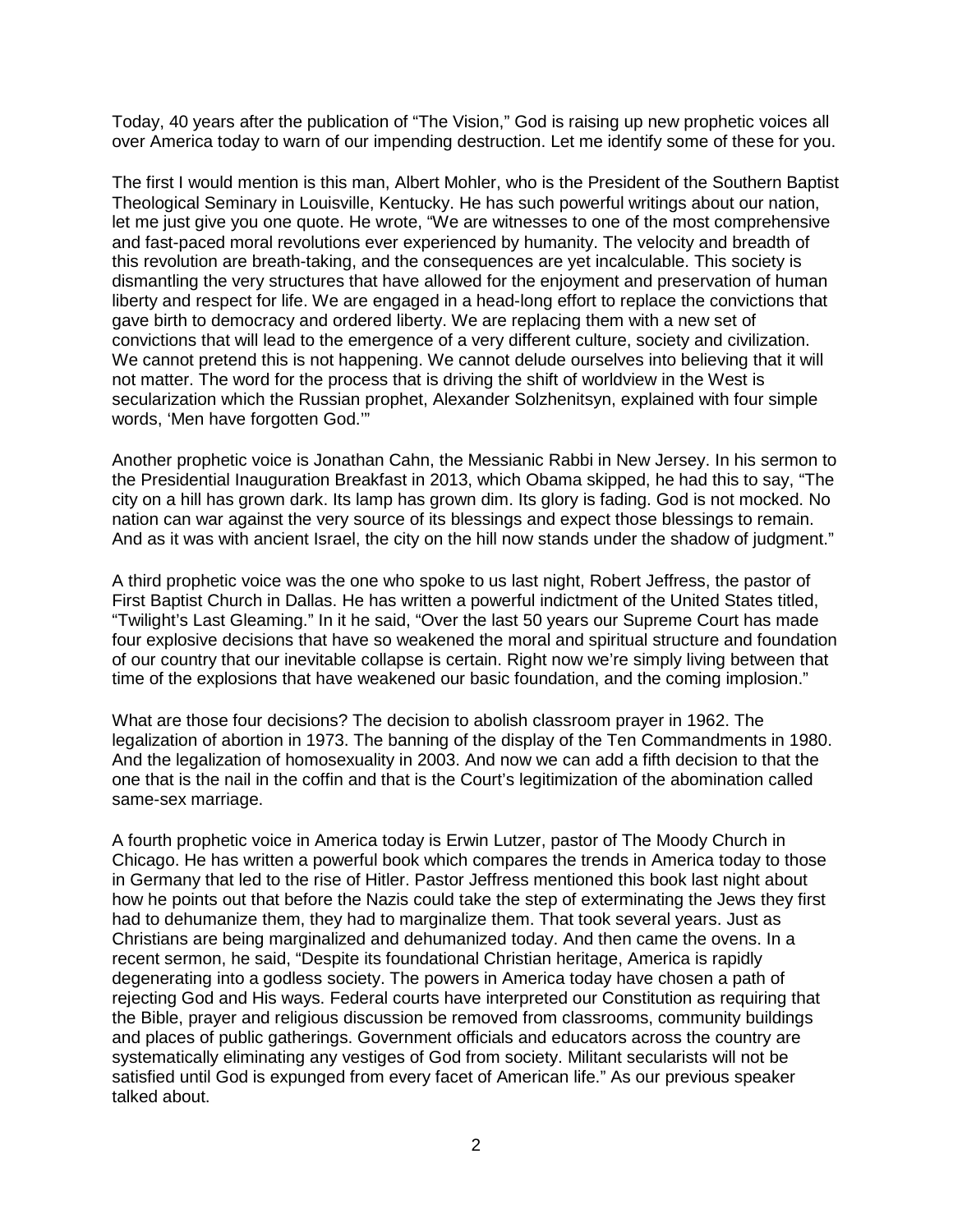A fifth and powerful voice on the scene today that God has raised up is David Jeremiah, the pastor of Shadow Mountain Community Church in El Cajon, California. He has written a condemning review of our nation's rebellion against God which is entitled, "I Never Thought I Would See the Day." In it he wrote, "When I look at the changes that have occurred in the land I love, in the church I love even more just in my lifetime, I have to pinch myself to see if it's a dream gone bad. The changes are coming so fast and so furiously. The truth is, we can echo the words of Pogo in the old Walt Kelly comic strip, 'We have met the enemy and he is us!' We have allowed the world to conform us to its image instead of allowing the Holy Spirit and the Word of God to transform us into the image of Christ."

Another prophetic voice that I greatly respect is that of Don Wildmon, the founder of the American Family Association. He is one of my heroes of the faith. Sadly, he has often said that his greatest detractors are pastors. I've heard him say that over, and over again. The hate mail that he gets from pastors. He says, "They are always writing him and saying, 'You are spinning your wheels, Don, you're wasting your time. Think of it you have been opposing the immorality in our nation for years, and it just keeps getting worse. You are not winning.'" His response has always been this, "God did not call me to win; He called me to stand. We will not win until Jesus returns. But in the meantime, we must stand!"

Perhaps the most influential prophetic voice on the scene today is Franklin Graham. The press hates him with a passion because he refuses to compromise on any issue that involves God's Word. Look at that headline, "Franklin Graham is still the worse thing to happen to God in a while." When I was researching the major article for our magazine that just came out I typed into Goggle, "Franklin Graham" and 95% of all the articles that came up were mean spirited, vicious, blasphemous, articles just attacking him for anything and everything. This man is under great attack. He has already announced that next year he is going to go to every state in the nation and hold a prayer rally before the national election, in every state of the nation. You need to pray for him. You need to pray for those prayer rallies. You need to pray for his protection there are people who hate him with a passion who would shoot him the moment they could see him. Pray for his protection because he is under tremendous attack. He has spoken out against homosexuality, same-sex marriage, transgender restrooms, abortion, the legalization of drugs, gun control, and the coddling of Muslims. He has even strongly denounced cowardly ministers who are afraid to take a stand against the sins of society. In fact Don Wildmon often says, "The greatest problem in America today is 300,000 silent pulpits." Where people are afraid to speak out for fear that somebody's feelings will be hurt. Here is one of his recent statements, "We are experiencing a full-scale assault against Christianity and the followers of Christ. When prayer is banned from the public square; when our President fails to defend biblically defined marriage, and he openly and zealously advocates for gay rights; when legislators rush to overrule existing laws to promote gay marriage; when schools and courts consistently suppress religious freedoms; we know we are locked in a war against the Christian faith. And folks, that's what this is all about, it's a war against Christianity. As I've gone blank on his name, the former governor of Arkansas, yeah, he just recently said, "What we are witnessing in America today is the criminalization of Christianity."

In addition to raising up prophetic voices to call our nation to repentance and to warn us of impending destruction, God has sent remedial judgments to call us to repentance. Let me just mention a few of these. One was the Vietnam War which occurred on the heels of the culture revolution, the sexual revolution of the 1960's. Then there were the 9/11 attacks. God allowed the terrorists to be successful in attacking the two symbols of American pride, I don't know if you ever thought about this. Who did He allow them to attack? The towers in New York that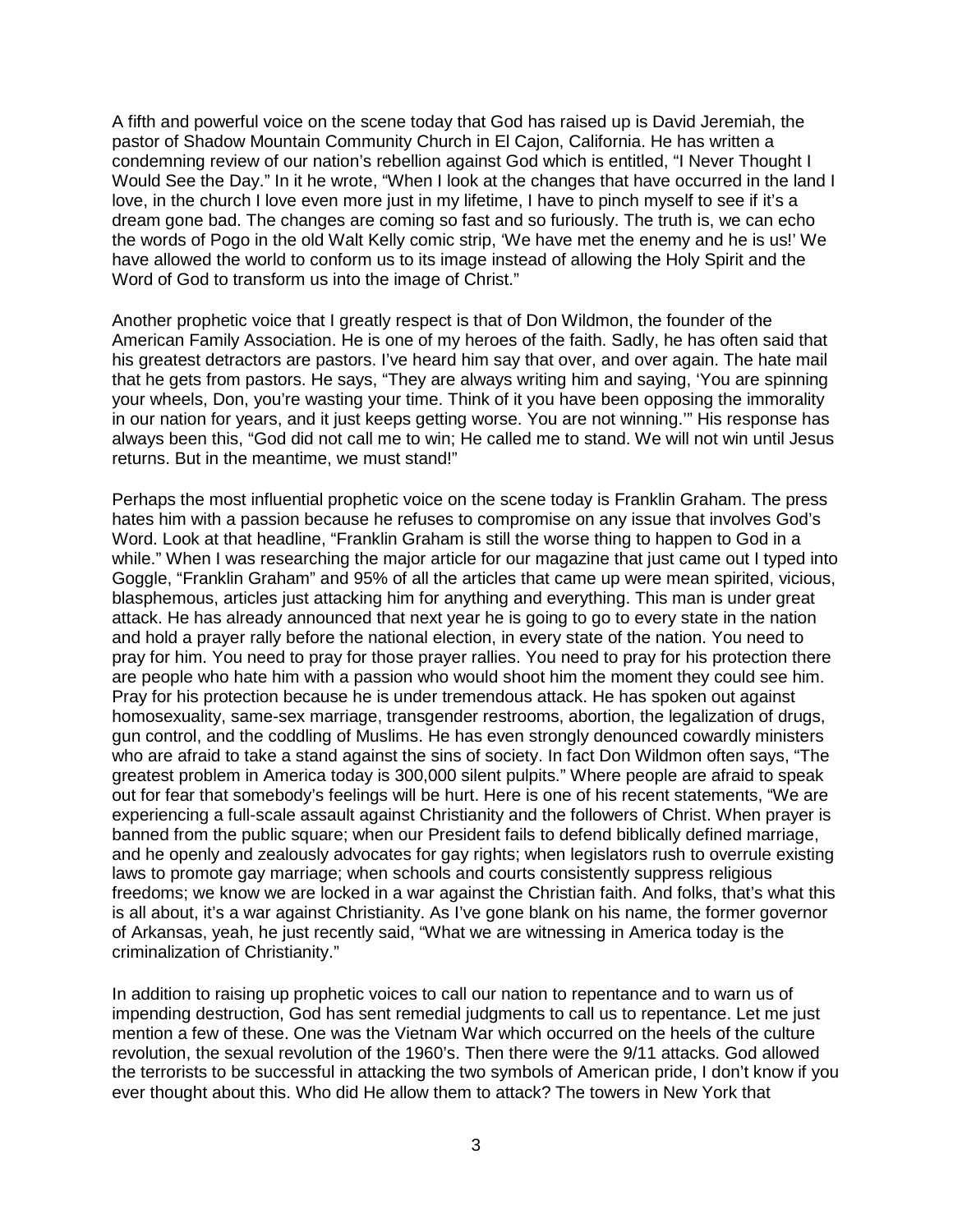represented our pride and our wealth, and the Pentagon which represented our pride in our military power. God was calling us to repentance and like a sleepy man we just rolled over, hit the snooze alarm and went back to sleep.

Then there was hurricane Katrina in 2005, undoubtedly God's response to our immorality and our forcing Israel to abandon the Gaza Strip. This is an amazing hurricane, this didn't come across the Atlantic Ocean this storm formed suddenly in the Gulf on the last two days of the Gaza Strip, it hit New Orleans just as New Orleans was getting ready to have its annual homosexual festival.

September 2008 the Stock Market Crash again it was a response I believe to our attempts to strong arm Israel into surrendering its heartland. It occurred on the eve of Rosh Hashanah, the Jewish New Year, and it fell, the stock market fell by 777 points. What is the number of man? 666. What is the number of God? 777. It was like God signed off on the Stock Market Crash to get our attention.

And then another type of remedial judgment that we have experience is that God has given us the type of leaders that we deserve. That is one of the greatest judgments that God will put on a nation. He'll give them the kind of leaders they deserve. It is no accident that our current President is the most pro-abortion, pro-homosexual, pro-Muslim, anti-Capitalist, anti-Christian, anti-Israel leader in the entire history of our nation. And his mistreatment of Israel should be of particular concern to all of us because the Bible says God will bless those who bless Israel and curse those who curse Israel. Also, we are told in Joel 3:2 that God will severely judge those in the end times who are involved in dividing up the land of Israel, Joel 3:1, "For behold, in those days," speaking of the end times, "and at that time, when I restore the fortunes of Judah and Jerusalem, I will gather all the nations and bring them down to the valley of Jehoshaphat, the valley of Judgment. Then I will enter into judgment with them there on behalf of My people and My inheritance, Israel, whom I have scattered among the nations; and they have divided up My land."

When you consider our nation's refusal to repent in response to the prophetic voices and the remedial judgments, I am reminded of some of the saddest verses in all of the Bible. You can almost hear God weeping as you read these verses found in 2 Chronicles 36 speaking of Judah where the Temple was located, "Yahweh, the God of their fathers, sent word to them again and again by His messengers, because He had compassion on His people and on His dwelling place." That's the Temple. "But they continually mocked the messengers of God, despised His words, scoffed at His prophets, until the wrath of Yahweh arose against His people, until there was no remedy."

Oh, my friends in Nahum we have the same type of comment, this is the prophet who was sent to Ninevah and look what he says, "A jealous and avenging God is Yahweh; Yahweh is avenging and wrathful. Yahweh takes vengeance on His adversaries, and He reserves wrath for His enemies. Yahweh is slow to anger, great in power, and Yahweh will by no means leave the guilty unpunished." There are Christians in our nation, and I am not exaggerating, there are Christians in our nation who refuse to believe that God will ever touch us. That He will never allow us to be destroyed. They seem to think that God sits on His throne in Heaven draped in an American flag. But, my friends, God cannot be deceived. He will not tolerate unrepented sin. The Jews of ancient Judah thought the same thing about their nation. When Jeremiah warned them of imminent destruction, you know what their response was over and over? Their response was, "The Temple, the Temple, the Temple." They mocked Him with that. What were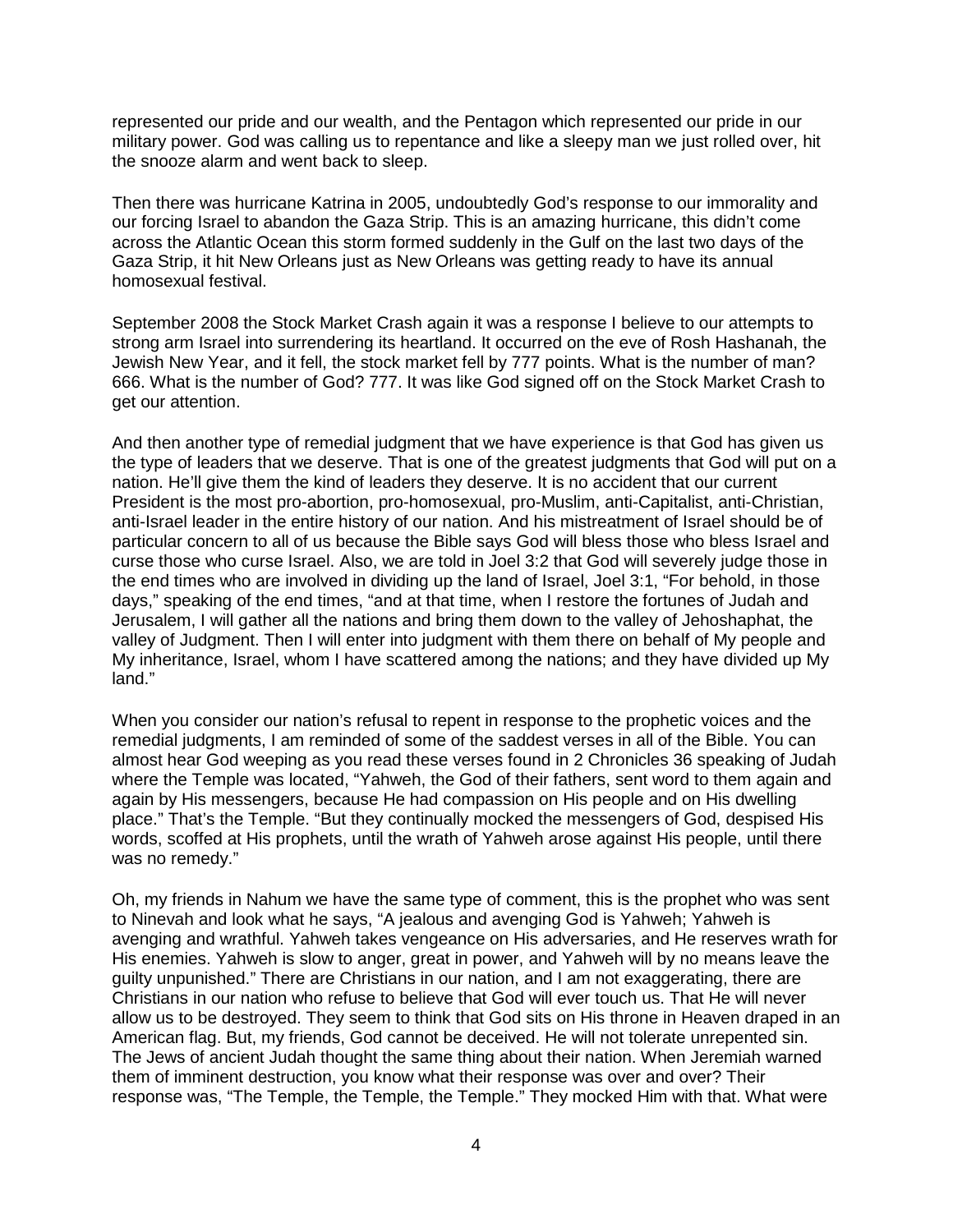they saying? God will never touch us, we've got the Temple. His Shekinah glory resides in our Temple. God will never allow anyone to touch us. But God did allow it. God is gracious. He is longsuffering. He warns and warns before He pours out His judgment and ultimate destruction, but He will not tolerate unrepented sin. He loves our nation. He was the One who raised it up, He is the one who raised it up on the foundation of His Word. He is the One who has blessed it so abundantly. He is the One who worked through us to spread the Gospel all over the world. But the Word of God says in Luke 12, "To those to whom much is given, much is expected."

Our judgment is going to be far worse than the judgment of Russia or any nation that has not been blessed like us. Our nation is in full-blown rebellion against God, and God is not going to tolerate it much longer. Romans chapter one reveals how God deals with a nation that is in rebellion against Him. Look at this passage, "For the wrath of God is revealed from heaven against all ungodliness and unrighteousness of men who suppress the truth in unrighteousness, because that which is known about God is evident within them; for God made it evident to them. For since the creation of the world His invisible attributes, His eternal power, divine nature, have been clearly seen, being understood through what has been made, so that they are without excuse."

Now, what in the world do these verses say? They are saying that the wrath of God is reserved for any nation that rejects God in attitude, and actions, and suppresses the truth about Him. And they further say that there is no excuse for denying the existence of God because God has given to each person an innate knowledge of His existence and has made that existence apparent in nature, in His Creation. Are we a nation guilty of suppressing the truth in unrighteousness? Absolutely! We refuse to allow our children to be taught the true origin of the universe and the true origin of life. Instead, we indoctrinate them with the lies of Evolution and teach them that life in the womb is of no value.

We have started filtering out of all of our history books the truth regarding the Christian foundation of this nation. And we are teaching them to worship the Creation rather than the Creator. Beginning with verse 24 in Romans 1, we are told how God deals with such a nation. He steps back, He lowers the hedge of protection around the nation and He allows sin to multiply in the form of a sexual revolution. Notice Romans 1:24, "Therefore God gave them," the rebellious ones, "over in the lusts of their hearts to impurity, so that their bodies would be dishonored among them." God steps back lowers the hedge of protection, says, "You want to live in that kind of filth, I'll let it multiply." And the first thing that happens is a Sexual Revolution which occurred in this country in the 1960's. It's exactly what occurred here in this country during the Sexual Revolution. If that action proves insufficient to produce repentance, then Romans 1 says God will take a second step back and lower the hedge of protection again and look what happens, "For this reason God gave them over to degrading passions; for their women exchanged the natural function for that which is unnatural, and in the same way also the men abandoned the natural function of the woman and burned in their desire toward one another, men with men committing indecent acts and receiving in their own persons the due penalty of their error." So, the result of that second step back is a plague of homosexuality. And we have been in this second phase here in the United States ever since the Supreme Court struck down all sodomy laws in 2003. Romans 1 continues by revealing what God will do if the rebellious nation sets its jaw and refuses to repent after the outbreak of the homosexual plague. God will step back a third time and it says that if a nation persists in its rebellion God will turn them over to a depraved mind and allow the nation to be destroyed either by themselves or by an outside force.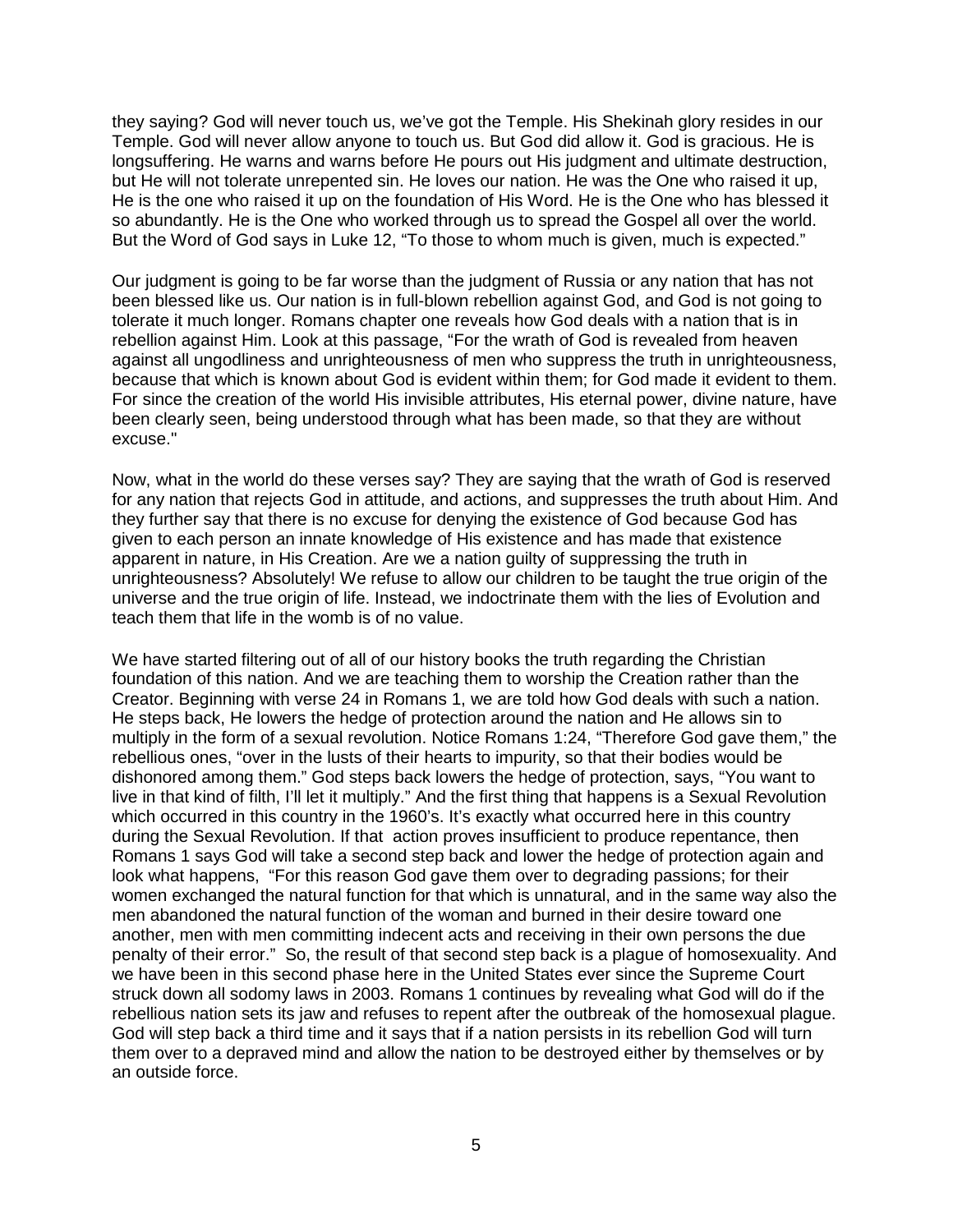I believe we have reached that point. God in His grace may decide to give us a little more breathing time, in order that more might be saved, but there is a limit to His patience. You know that is exactly what He did in the history of Judah. The most horrible king in the history of Judah was, King Manasseh, who ruled for 55 year and burned babies in the Valley of Hinnom. But God raised up a righteous king, a boy king named Josiah who led a nationwide move back to God. It was amazing what this young king did. He reigned for 31 years; he led a national spiritual revival. But when Josiah was killed on the battlefield, the nation immediately fell back into its rebellious ways, and God destroyed it. Why did the nation do that after the great spiritual revolution that this young man had carried out? Here's why I think it happened: the problem was that evil had become too ingrained in the fabric of the nation. Too ingrained, and I believe that is where we are today.

Which brings me to a crucial question: Is there any hope for our nation? My answer is: How could there be? We have turned our back on God. We have rejected the very One who has given us our blessings. And we need to be clear as to why it happened. It was not due to the attacks of the Secularists, Humanists, Atheists or even Sexual Libertarians. No, it has been due to the failure of the Church to preach the Gospel, call people to repentance, and stand for righteousness. In short, the Church has sought popular approval, and in the process, it's gotten in bed with the world. Well the Bible prophesies in many places that in the end times as our previous speaker pointed out there will be characterized by major apostasy and we are literally up to our ears in it right now.

It all began in the 1920's when our seminaries were captivated by the German School of Higher Criticism which argued that the Bible is not God's revealed word, but, instead, it is Man's search for God and therefore the Bible is full of myth, legend, superstition and errors. This produced the liberal Social Gospel that soon came to characterize the mainline denominations as they focused on social and political action rather than preaching the Gospel. This spiritual virus has since spread to the Evangelical sector of American Christianity in the form of the ungodly Emergent Church Movement. Sixty years ago in the 1950's to be an Evangelical meant that the Bible was your source of authority for all beliefs and all actions. Today, the term, Evangelical, has lost its meaning because there are professing Evangelicals, professing Evangelicals who believe: The Scriptures contain errors. Who believe there is no Hell. Who believe there are many roads to God. Who believe homosexuality is a valid lifestyle. Who believe Evolution is the true explanation of life. And who even, I know you are going to find this hard to believe, but I can prove it professing Evangelicals who believe that John 3:16 has nothing to do with the salvation of souls but it has to do with the salvation of the planet. It is no wonder that our nation is wallowing in spiritual darkness and rebellion against God. How could anyone truly believe there is any hope for a nation in the midst of such gross spiritual apostasy? Here's how I put it in my Prophetic Manifesto, "We have turned our back on the very God who makes us great and showered us with blessings. We have forgotten that God's Word teaches that to those to whom much is given, much is expected. We have stubbornly set our course. We have determined to live as we please and not as God has dictated. We have chartered a course of self-destruction, and God is going to allow us to have our way."

But there is good news in the midst of the growing spiritual darkness and the consequent decay of our society. First of all there is individual hope for those of us who know Jesus as our Lord and Savior. God has promised repeatedly in His Word that He will never forsake us. For example, in Isaiah 43 He has promised to walk through the high water with us and to walk through the fire with us. And consider Deuteronomy 31:8, "Yahweh is the one who goes ahead of you; He will be with you. He will not fail you or forsake you. Do not fear or be dismayed."